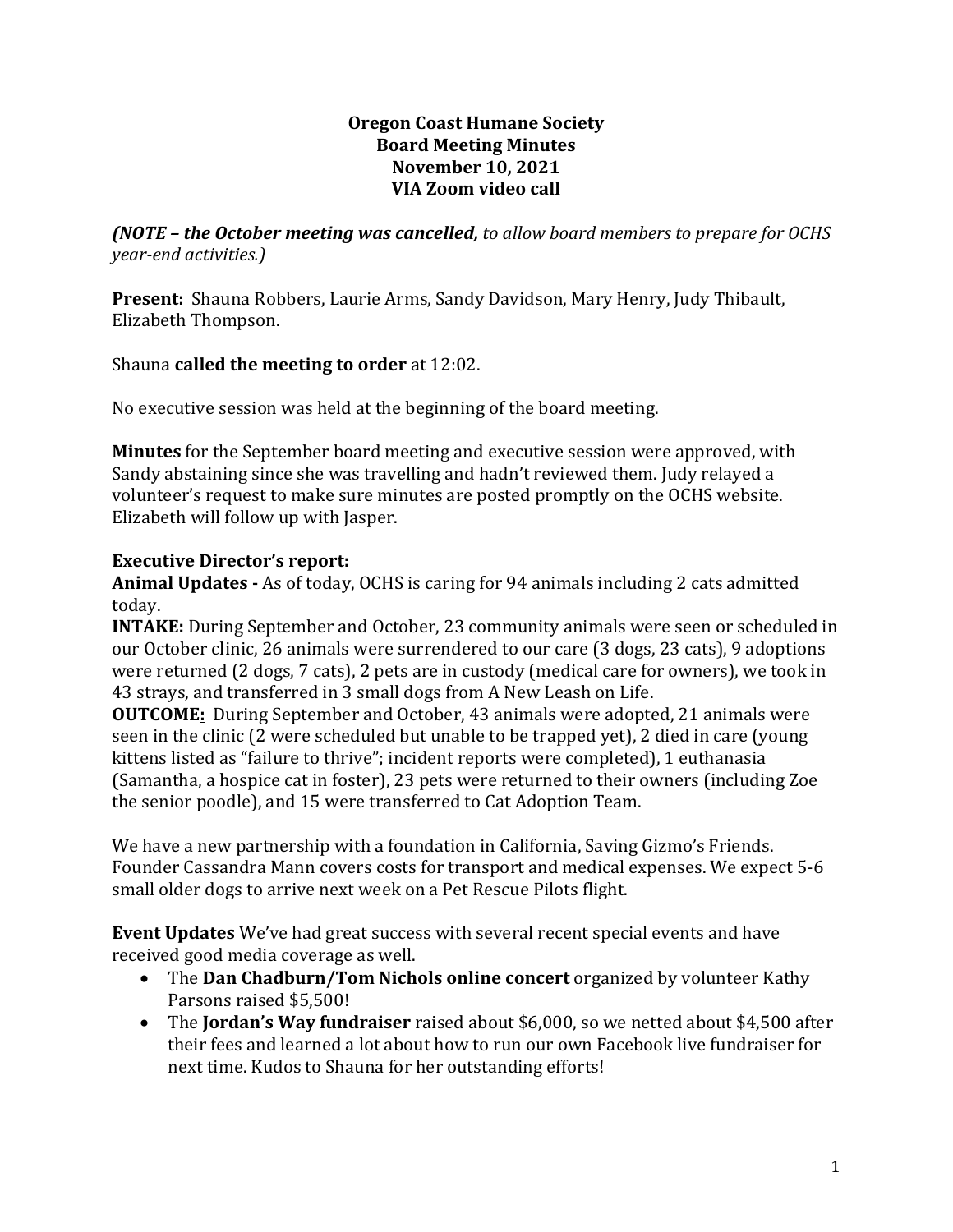- The **Mini Pet Mart October event** raised \$2,356, and they also donated a pallet of food.
- **CROW Kids calendar sales** are slower than expected. We are continuing media outreach to increase public interest, and hope to sell more during Pictures with Santa sessions, with a special signing event, and for holiday gifts.
- We've scheduled four **Pictures with Santa** sessions in November and early December. A press release and newspaper ad will go out this week. Thanks to Judy T. for sharing great pictures to use in the press release!
- Our **eBay** "store" is up and running. So far we've completed 13 sales totaling \$741.06, and are currently listing 45 items. We are seeing unexpectedly good value on sales of clothing. We are allowed 100 items per month now, and have numerous items to list. We plan to move eBay operation to OCHS facilities.
- We recently received a \$7,000 check in proceeds from the **Bottle Drop** program. Elizabeth acknowledged volunteers Jerry Hatcher and Sandy Boggioni for working so hard to bring us this income. We are participating in a special promotion that runs 11/15 through 12/1, and will provide a 20% match from Bottle Drop.

**COMMUNITY OUTREACH:** Elizabeth reported a number of solid meetings and other interactions with donors and supporters. She is building relationships and learning what inspires people to support us – and also what has caused people to pull their support over the years. Her efforts recently resulted in a significant estate contribution, as well as fostering major gifts from living donors. Mary advised Elizabeth to record notes directly following her meetings to keep track of what we learn and how to follow up.

Elizabeth is presenting at the 11/17 Kiwanis meeting and invited suggestions about how to show how OCHS serves their mission to "Help the Children of the World." She is also putting up flags for Veterans Day with two OCHS volunteers.

Elizabeth met with Lane Educational Service District to discuss participating in a new program for young adults with barriers to employment. They hope to bring participants in for the shelter and thrift store.

The board acknowledged Elizabeth for her dedication, and pledged to support her when called upon to share in tasks she can delegate to us.

**Thrift Store -** We are still interviewing for the store manager position. Elizabeth emphasizes finding an applicant who will support and encourage volunteers. To get ready for the Christmas Store, merchandise from the Annex was moved to the main Thrift Store. Kudos to Shauna for her many (many!) hours of dedicated work to make the Christmas Store a success. The store is closed Sundays for now due to volunteer/staffing issues, but we expect to return to expanded hours during tourist season. We look forward to the return of our new Easter Seals employee, who has been out of state due to a family emergency for the past two weeks.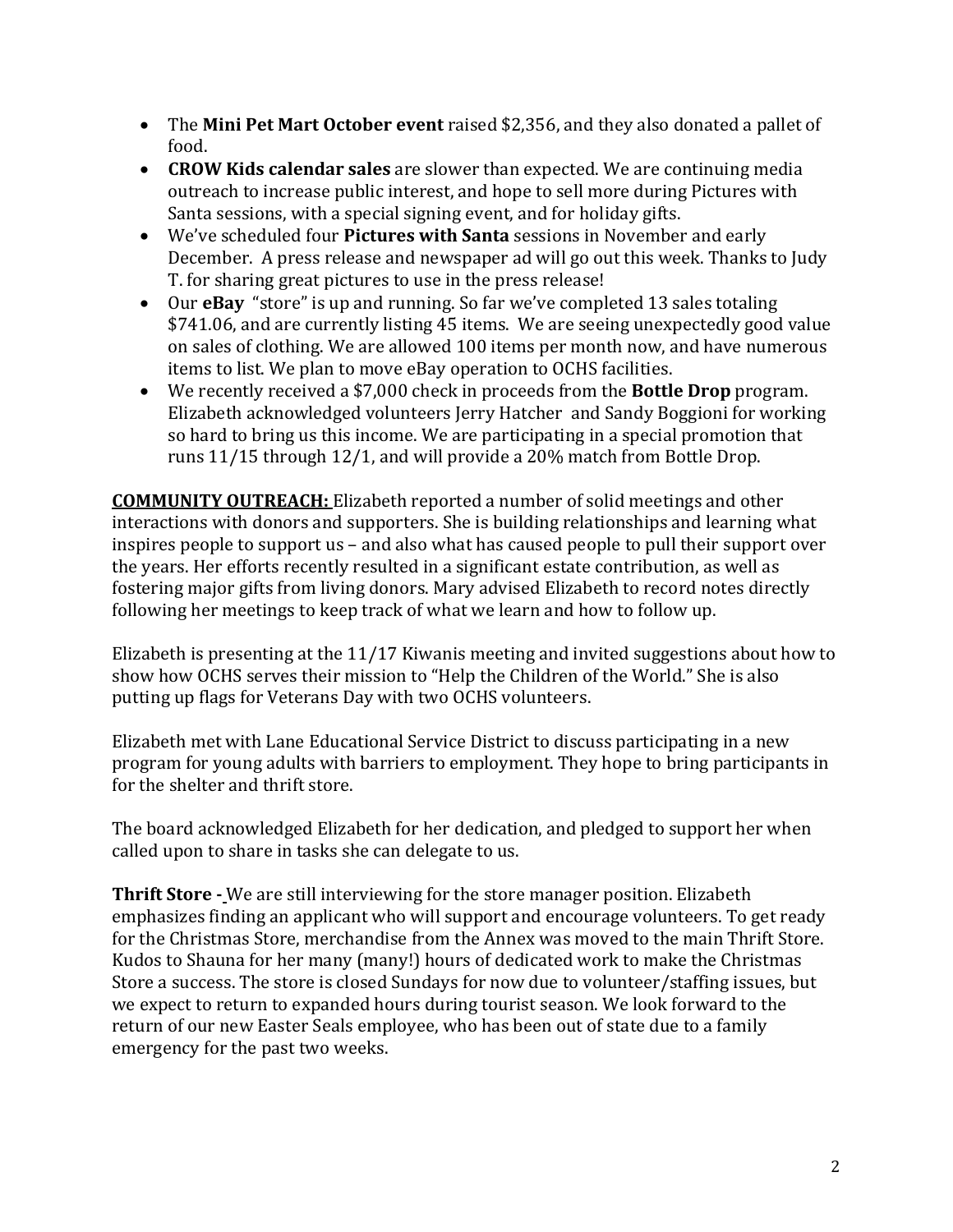**Kennels Update:** The new kennels are being installed and look great. We plan to complete installation in the next two weeks once the company provides bolts that were omitted from the shipment. Elizabeth then plans to hold an event to present them to the public and sponsors. Elizabeth would also like to hold a big fundraiser in the new kennels, similar to one that Maui Humane Society did. Stay tuned for details!

Elizabeth asked if the board had any questions. Shauna inquired what was going on with **MoShow the Cat Rapper**. Elizabeth reported he's been active on our social media, and says he's coming back in December. Shauna also asked about the **recent estate gift.** Elizabeth confirmed OCHS will receive contents from the house and sale proceeds, although this will be reduced by taxes or other debts owed by the estate.

**President's Report** – Shauna has focused much time and effort in organizing and managing the **Christmas Store**, and was pleased that more money than normal was raised during the first week. She's been able to recruit great volunteers, including some new ones, and reports excellent coverage. New items are still coming in, and the community response has been wonderful. She also anticipates doing an **Estate Sale** at Greentrees, likely the first Friday and Saturday in December. Hours will be limited to 10am to 2pm, since Greentrees requires that we station a greeter at the gate the entire time.

**Vice President's Report** – Judy reports that the internal audit is nearing completion, and she is including progress we've made in the past several months. Shauna thanked her for cashiering at the Christmas Store.

**Treasurer's Report** – Sandy has been travelling, and will continue financial reporting when she returns. Mary requested a year-end financial report.

**Secretary's Report** – Mary is working with Elizabeth on a **year-end fundraising appeal** that will be mailed to volunteers and supporters, about 800 letters. Shauna advises that, because we are members, we can use the Chamber of Commerce's postal, which will save considerable postage costs. Beth Hatcher and Mary met with a **Salesforce** representative to explore how to move our data conversion ahead. To save on scarce and valuable staff time, they recommend it would be cost effective to invest in a Premier service contract for the first year, which gained a voice of support from other board members.

**Laurie's Report** – She is happy that things are moving forward and commended Shauna on the success of the Christmas Store.

In general discussions, Shauna announced that she and Elizabeth will attend the **Chamber of Commerce Business After Hours** event and invited other board members to join them.

The board discussed various uses for the Annex, and the Board approved using the name **"Vintage House"** going forward. The board was also in favor of using the back bedroom there for eBay operations. Elizabeth urged the group to consider more broadly how to use the space, since it has been difficult to keep it staffed and open full-time as a retail operation. She suggested we consider how to get the most value from the space, and the